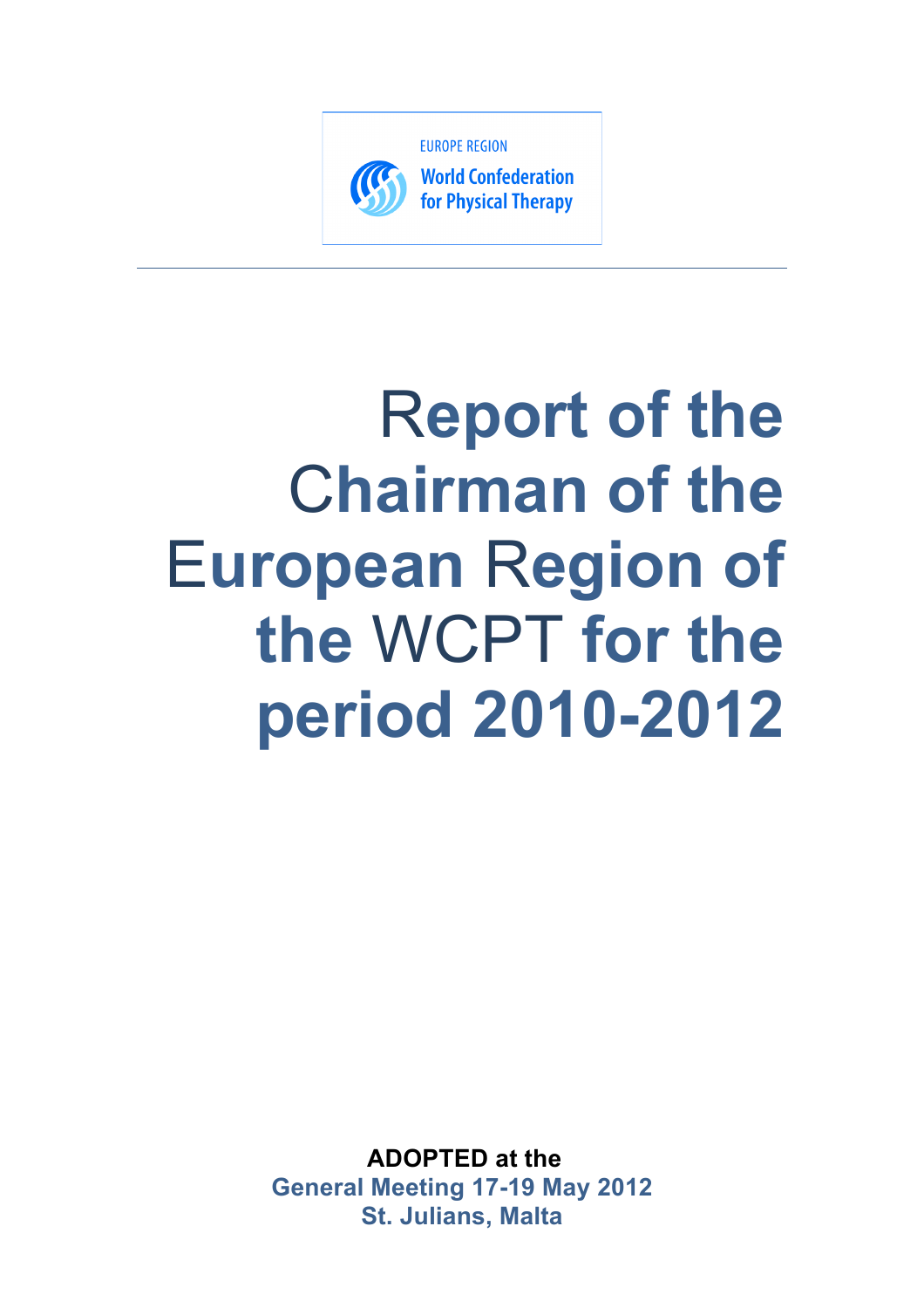# **REPORT OF THE CHAIRMAN OF THE EUROPEAN REGION OF THE WCPT FOR THE PERIOD 2010 – 2012 TO THE GENERAL MEETING 2012**

## **European Region of the World Confederation for Physical Therapy (WCPT)**

## **Introduction**

This report outlines the work of the Executive Committee and working groups using the mandate given at the General Meeting in Berlin in 2010, and including involvement in WCPT General Meeting in Amsterdam, June 2011.

This report is complemented by the reports from the Chairs of the three working groups and from the Treasurer. Therefore there will only be a general overview of the organisation and of the activities, highlighting some of the major achievements.

Six meetings of the Executive Committee have been held since Berlin 2010.

- 19 20 June 2010, Brussels, Belgium
- 3 December 2010, Amsterdam, the Netherlands
- 11 12 March 2011, A Coruna, Spain
- 16 June 2011, Amsterdam, the Netherlands
- 8 September 2011, St. Julians, Malta.
- 24 26 February 2012, Madrid, Spain.

## **The changes at organisational level**

Further to the Report of the Treasurer for the year 2010 when there were 34 Member Organisations, 2011 has seen a growth in the European Region of WCPT which now has 37 Member Organisations, all are in good standing, representing a total of 162,154 Physiotherapists. At the General Meeting of WCPT in Amsterdam, two new Member Organisations were admitted, **Slovakia** and **Ukraine,** with **Lithuania** rejoining.

WCPT 2011 brought a change in the composition of the Executive Committee The election of Emma Stokes to the position of Vice-President of WCPT from her European Regional Representative to WCPT resulted in the elected alternate Johnny Kuhr becoming the Regional representative to WCPT. Elections will therefore be held for the alternate Regional position at the 2012 General Meeting.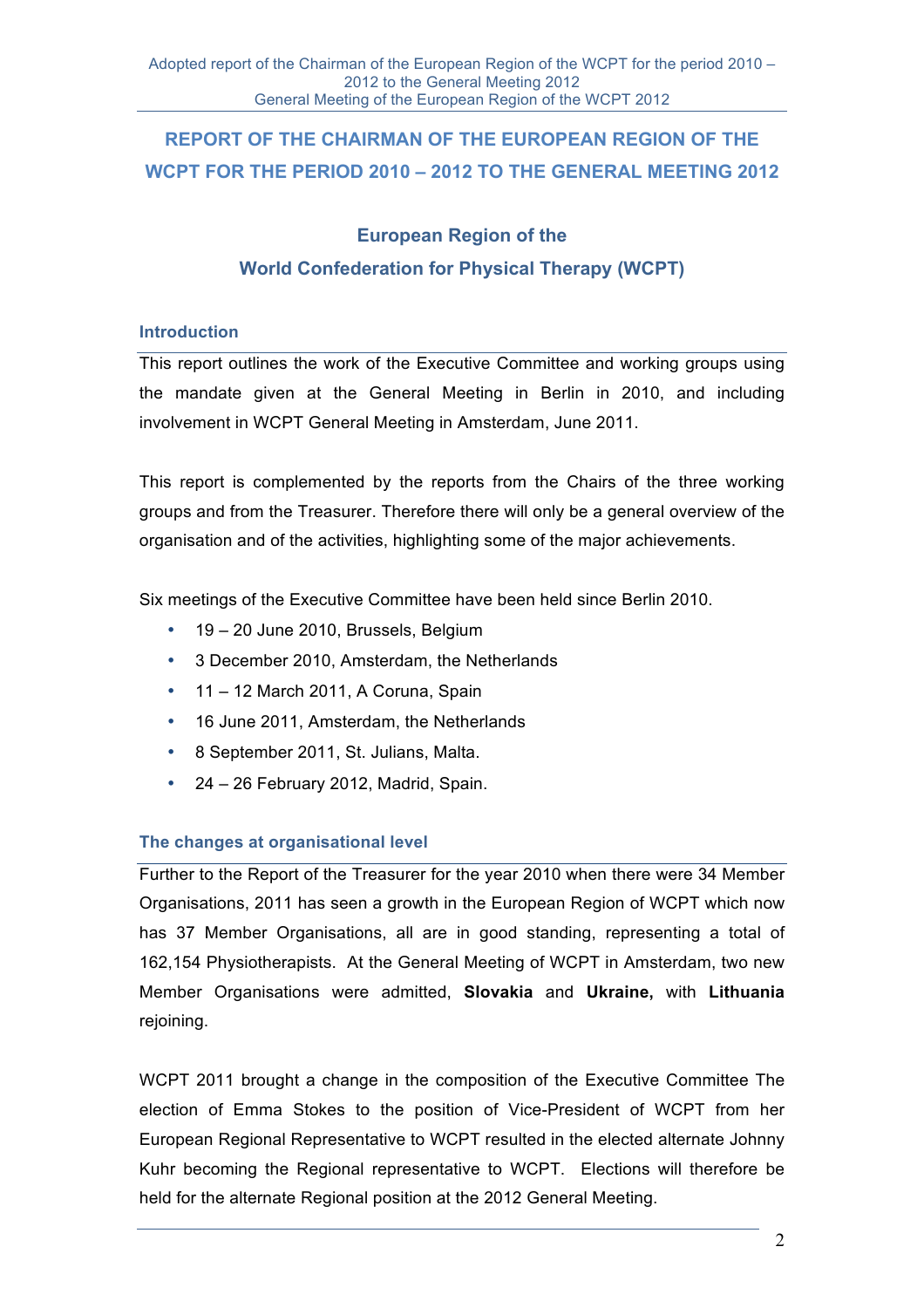| <b>List of elected officers</b>           |                                |                                             |
|-------------------------------------------|--------------------------------|---------------------------------------------|
|                                           | <b>Before the WCPT</b>         | <b>After the WCPT</b>                       |
| <b>Chairman</b>                           | Sarah Bazin (2010-2014)        | Sarah Bazin (2010-2014)                     |
| <b>1st Vice Chairman</b>                  | Roland Craps (2010-2012)       | Roland Craps (2010-2012)                    |
| <b>2nd Vice Chairman</b>                  | Sonia Souto (2010-2012)        | Sonia Souto (2010-2012)                     |
| <b>Treasurer</b>                          | Bodo Schlag (2010-2014)        | Bodo Schlag (2010-2014)                     |
| <b>Regional Represent.</b>                | Emma Stokes (2011-2015)        | Johnny Kuhr (2011-2015)                     |
| <b>First Alternate EC</b>                 | Mateja Znika (2010-2012)       | Mateja Znika (2010-2012)                    |
| <b>Second Alternate EC</b>                | Zbigniew Sliwinski (2010-2012) | Zbigniew<br>Sliwinski<br>$(2010 -$<br>2012) |
| <b>Alternate Regional Rep.</b>            | Johnny Kuhr (2011-2015)        | Vacant (2011-2015)                          |
| <b>Auditors for the 2012</b><br><b>GM</b> | Austria and Lebanon            | Austria and Lebanon                         |

The composition of the Working Groups changed following the 2010 GM due to the normal renewal process.

**For the period of 2010 to 2012 the members of the Working Groups were as follows:**

## **Professional Issues Working Group**

- Sarah Bazin Chairman *(Executive Committee European Region of WCPT)*
- Karen Langvad (Denmark)
- Hille Maas (Estonia)
- Ulrike Steinecke (Germany)
- Esther-Mary D'Arcy (Ireland)
- Philip van der Wees (Netherlands ) (September 2010 July 2011)
- Victorine Graaf-Peter (Netherlands) (July 2011 May 2012)
- Javier Gonzalez Iglesias (Spain)

## **European Union Matters Working Group**

- Roland Craps Chairman *(Executive Committee European Region of*  WCPT)
- Reinhard Beirkircher (Austria)
- Francis Hebting (France)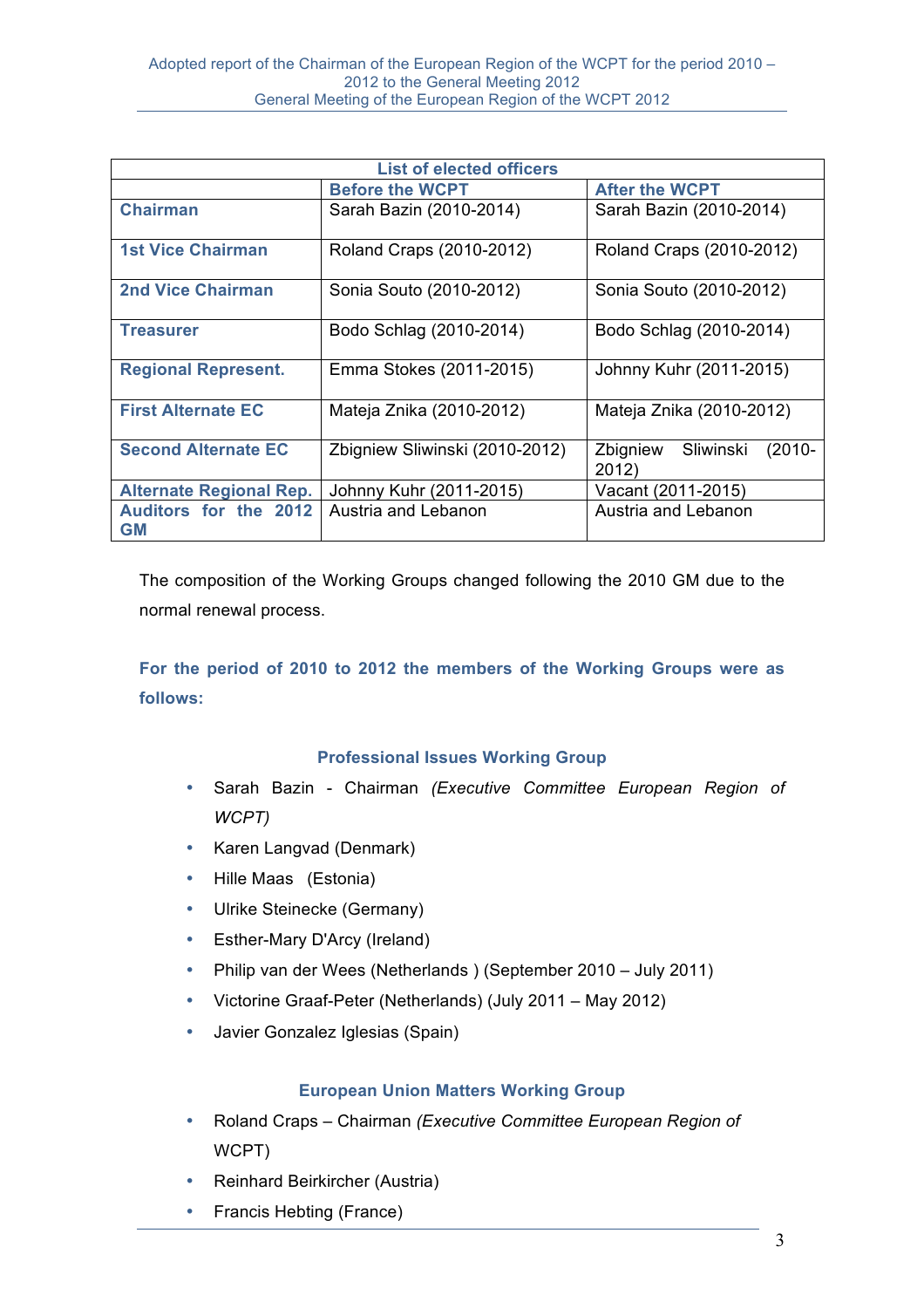- Anna Kukka (Finland)
- Hans Krijgsman (Netherlands)
- Natalie Beswetherick (U.K)

## **Education Working Group**

- Sonia Souto, Chairman *(Executive Committee European Region of WCPT)*
- Camilla Wikström-Grotell (Finland)
- John Xerri de Caro (Malta)
- Antonio Lopes (Portugal)
- Charlotte Hager (Sweden)
- Astrid Schaemann (Switzerland)
- Emil Igelsbock (Austria) Appointed for the  $3<sup>rd</sup>$  Education Congress planned to be held in Vienna, Austria, in 2012.

## **The major activities and achievements**

The Executive Committee has assured that all the activities of the European Region were in line with the activities and objectives of WCPT. The Regional Representative has acted as the element of liaison with the Executive Committee of WCPT, and the contacts between the two Secretariats have been permanent and fruitful.

The great diversity of activities of the European Region in this period is more fully explained by making reference to specific reports presented to the General Meeting. In this report the most relevant facts are highlighted.

## **2nd European Clinical Guideline Congress**

The  $2^{nd}$  Conference on Clinical Guidelines took place on  $2^{nd}$  December 2010, at the KNGF Annual Congress, in Amsterdam, the Netherlands.

The objectives of the Conference and the preliminary programme were presented.

Member Organisations were able to send a maximum of three delegates for both events. 35 Delegates from 15 Member Organisations attended.

Full report and presentations are available on our regional website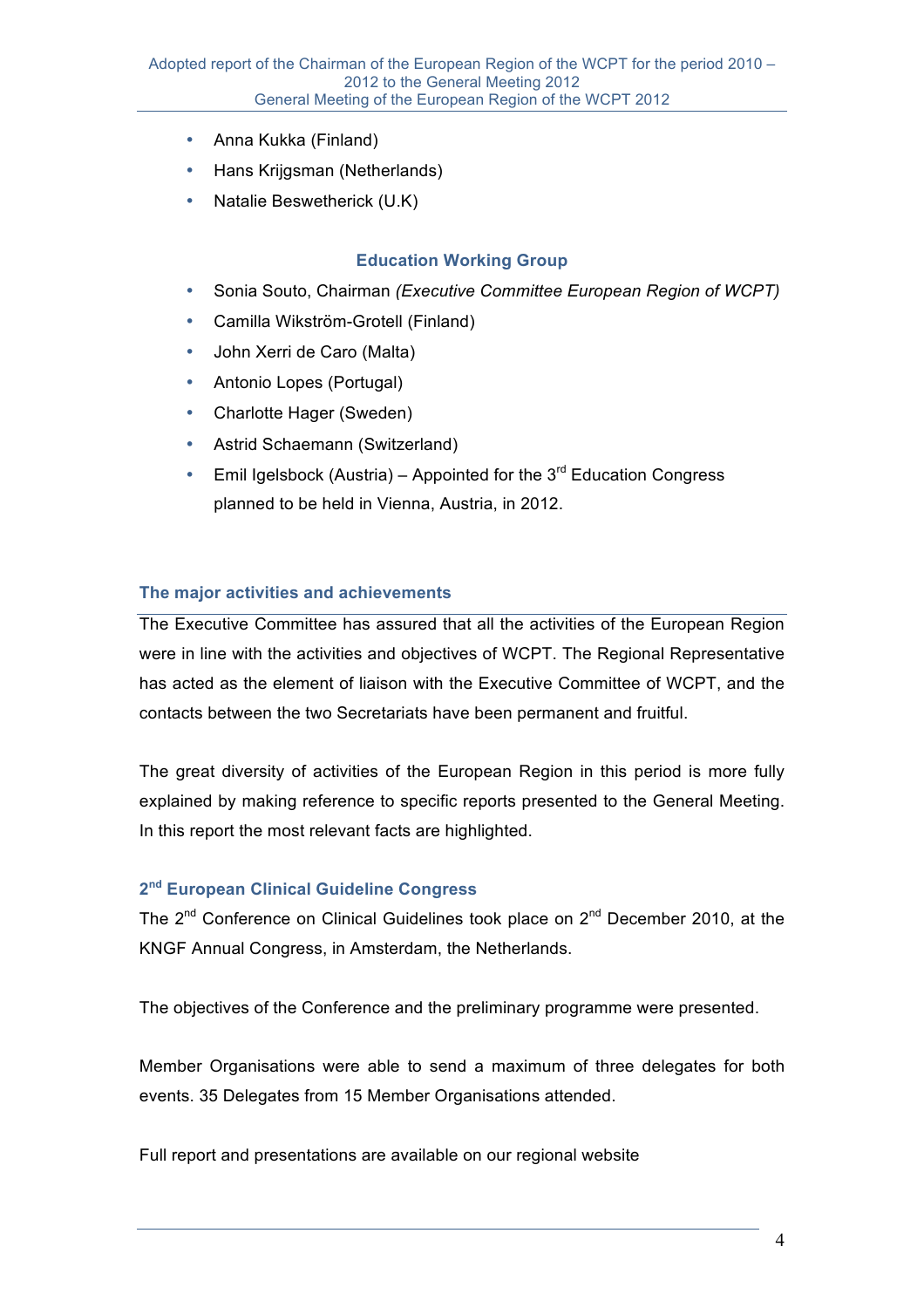## **Guideline International Network (G-I-N)**

ER-WCPT has maintained full membership of G-I-N since 2007.

At the 7<sup>th</sup> International G-I-N Conference, held in Chicago, EE.UU, in August 2010. Philip van der Wees, the representative of ER-WCPT at G-I-N, was elected as new Chairman of G-I-N. He was the first non medic to become a board member of G-I-N in 2009 and then Chairman in 2010. At the  $8<sup>th</sup>$  G-I-N conference in Seoul, August 2011 he was re-elected as Chairman for 2012.

I would like to take this opportunity for thanking him for all his work on behalf of the ER-WCPT, and to congratulate him on his election.

## **Establishment of a Foundation**

The European Foundation for Physiotherapy and Physical Activity, part of the European Region of the World Confederation for Physical Therapy, or abbreviated European Foundation for Physiotherapy and Physical Activity (E.F.P.P.A.) was set up in Brussels with the notary on 22 February 2011. The ER-WCPT Chairman, the 1<sup>st</sup> Vice Chairman and the General Secretary were present.

30 MOs are members of the ER-WCPT Foundations' Special Committee: Austria, Belgium, Bulgaria, Croatia, Cyprus, Czech Republic, Denmark, Estonia, Finland, France, Germany, Greece, Iceland, Ireland, Italy, Lebanon, Liechtenstein, Luxembourg, Malta, Montenegro, the Netherlands, Norway, Portugal, Serbia, Slovenia, Spain, Sweden, Switzerland, Turkey and the U.K.

Further information about the Foundation was presented at the informal meeting in Amsterdam on 17th June 2011 where it was agreed that:

- A revision of the Aims and Objectives of the Foundation to eliminate any duplication of those of the ER-WCPT would be made.
- To have an additional external member on the Board of the Foundation in terms of good practice, transparency and the protection of ER-WCPT Executive Committee members
- To address other issues in the Articles of the Foundation, which do not have constitutional significance, such as ethical code, sponsorship rules, guides for the grants…
- Some additional amendments (minor syntax/ spelling) were also suggested.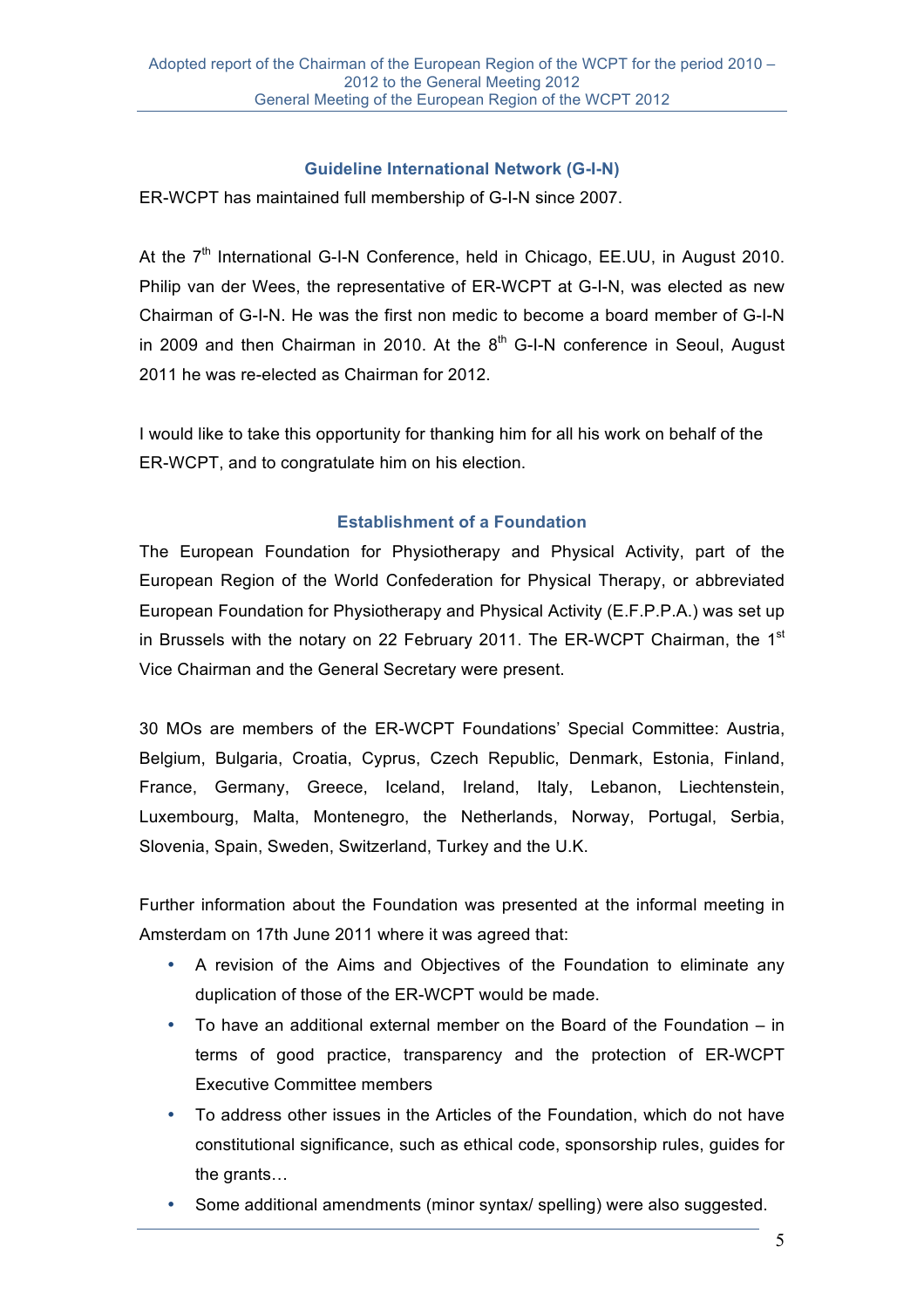The comments received from the Special Committee members were agreed we are working on amendments to the articles. In the meantime the Foundation has been invited to be a partner in three research applications for grants. In the future, and with the proposed Foundation WG we expect to be more active in grant applications.

## **Joint meeting of the working groups in Malta, September 2011**

For the first time a joint meeting of all three working groups was held in Malta in September 2011. There was an Executive Committee meeting, individual meetings of the working groups, and a one-day joint meeting. The topics of the joint meeting included a briefing research paper from the Education working group, a strategic plan for the region from the EU Working Matters group, and a briefing paper Active and Healthy, the role of Physiotherapist in Physical Activity from the Professional Issues working group. There was an opportunity for discussion, which resulted in suggestions for refinements of the three documents, all of which will be presented to the ER-WCPT General Meeting in May 2012.

The Executive Committee was delighted with the discussion which took place and the cross fertilisation of ideas and proposes to hold a Joint meeting for the third WG meeting in each two-year period. This meeting will take place at the same venue as the next planned GM to check the facilities.

The Executive Committee was also very grateful to the Malta Physiotherapy Association and the Malta Tourist Board for their arrangements and preparation for this meeting.

## **3rd European Congress on Physiotherapy Education and Post Congress of the ER-WCPT**

Preparation is underway for the  $3<sup>rd</sup>$  European Congress on 8 – 9 November 2012 in Vienna, Austria. Promotion has been impressive especially at the WCPT 2011.

I would like to thank PhysioAustria, the Scientific and Organising Committees and the Education Matters WG for their excellent work in preparation for this congress.

We look forward to seeing you all there.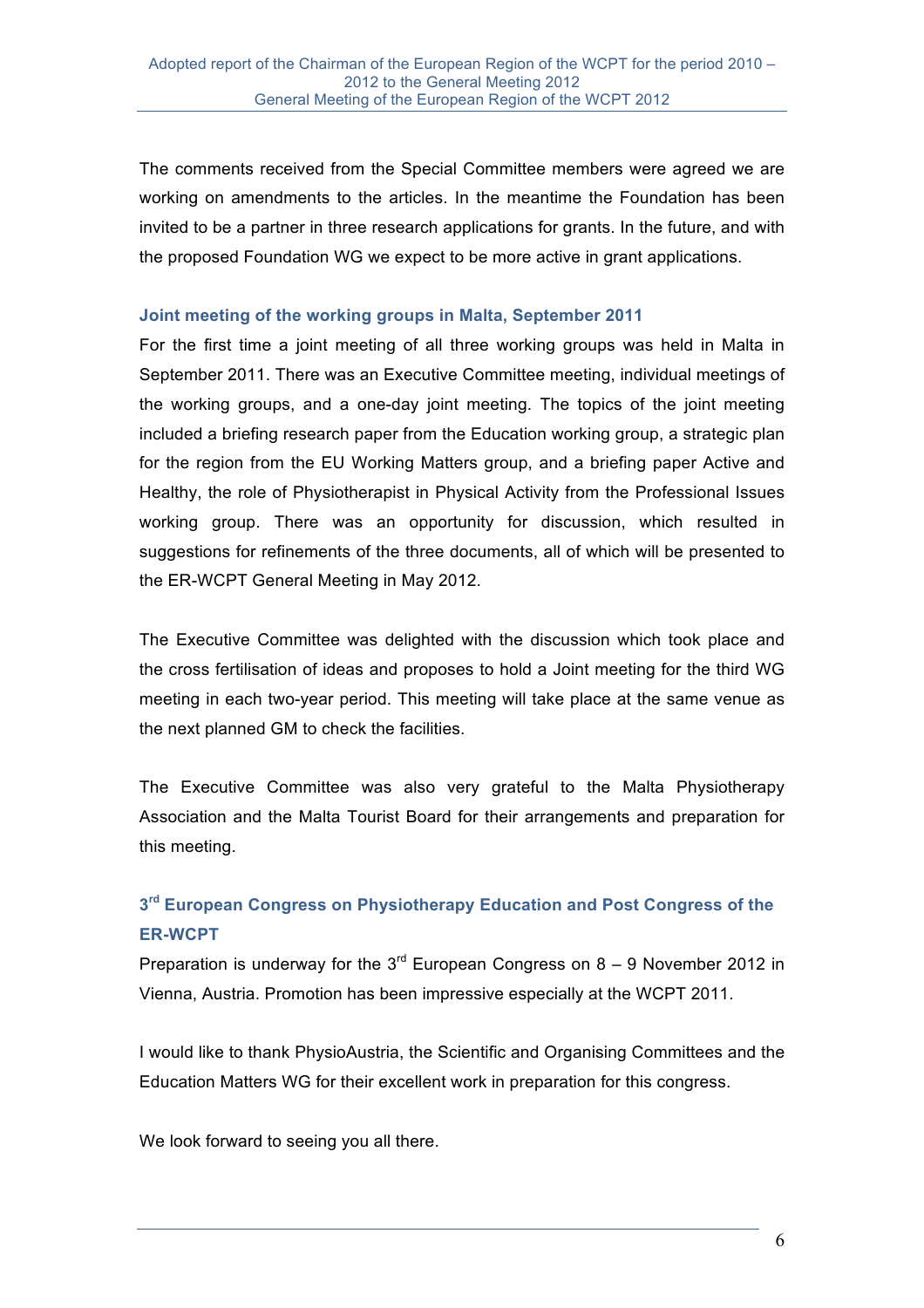## **Cooperation with ENPHE**

The cooperation with the European Network of Physiotherapy in Higher Education has been maintained. The delegations of the two organisations met in 2010, 2011 and 2012 and are planning further common activities. Detailed information can be found in the Education Matters Report.

## **Representation of the Region in meetings and events**

The Region has been represented in several meetings and events.

It is also relevant to consider the contacts with the **European Commission - DG Internal Market and DG Health and the European Parliament,** regarding, for example, the following matters:

- Directive on Recognition of Professional Qualifications;
- "The Bologna Process and Directive 2005/36/EC on the Recognition of Professional Qualifications: is there scope for creative interaction?"
- Patients Rights in Cross borders.
- EU Health Strategy, 2008 2013.
- Brussels Global Health Conference

Special attention should be paid to the involvement of the ER-WCPT on the Physiotherapy case study for a European Professional Card. This card is related to the Directive on Recognition on Professional Qualifications and its aim is to facilitate the migration procedures in Europe. The ER-WCPT has been working on this project with the EU Commission, DG Internal Market, and national authorities from the following countries: Belgium, Italy, Hungary, Poland and UK.

The case study was presented in an event entitled "Single Market Forum" in Cracow, Poland on 2-4 October 2011. The Polish Presidency of the EU hosted the forum. The 1st Vice Chairman attended on behalf of the ER-WCPT.

The Region has been also present in several meetings organised by the **Belgium Presidency of the EU**, such as:

- Investing in Europe's health workforce of tomorrow
- Innovative approaches for chronic illnesses in public health and healthcare systems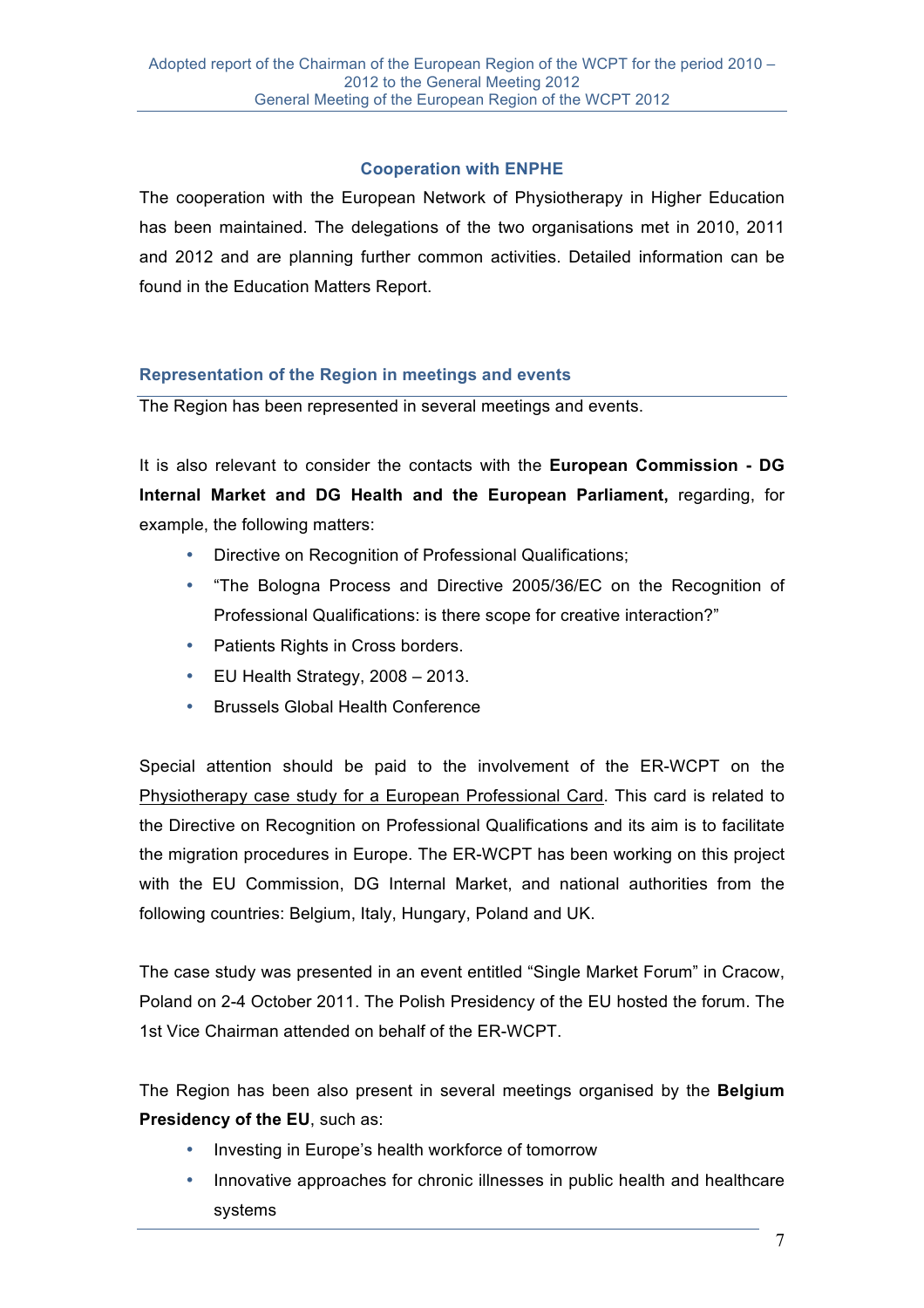The Region has also been present at several meetings organised by the **Hungarian and Polish Presidencies of the EU**, such as:

- Investing in Europe's health workforce of tomorrow
- Innovative approaches for chronic illnesses in public health and healthcare systems.

The Executive Committee has considered it necessary to be involved with all relevant European organisations related to our field of activity. Budgetary limitations have restricted a greater activity and forced the establishment of priorities.

Taking advantage of having our office in Brussels, and of having a full time General Secretary, priority has been given to attending the meetings held in this city.

## **The General Secretary has regular contacts with the following organisations:**

## • **European Health Forum - EHF**

In 2006, the permanent membership of the ER-WCPT in the EHF was approved. Meetings of the EHF are held twice a year. The General Secretary or a member of the EU WG had attended, on behalf of the ER-WCPT, the meetings during this period. On 23 March 2010, the European Commission Health and Consumer Protection Directorate General informed the ER-WCPT about its membership renewal in the European Health Policy Forum. The selected members for the group are expected to have an active involvement and participation in the EU Health Forum activities.

## • **European Public Health Alliance - EPHA**

EPHA provides useful information on health issues and EU policy developments and a Member's Electronic Newsletter. The General Secretary regularly attends EPHA Policy Co-ordination Group Meetings, together with other health organisations. The goal of these meetings is to exchange information among EPHA Members and to discuss the main health topics on the EU agenda.

## • **European Fit for Work Foundation**

The foundation held its annual meeting in Brussels on 19 October 2011. The ER-WCPT Chairman, in her role as the physiotherapy representative on the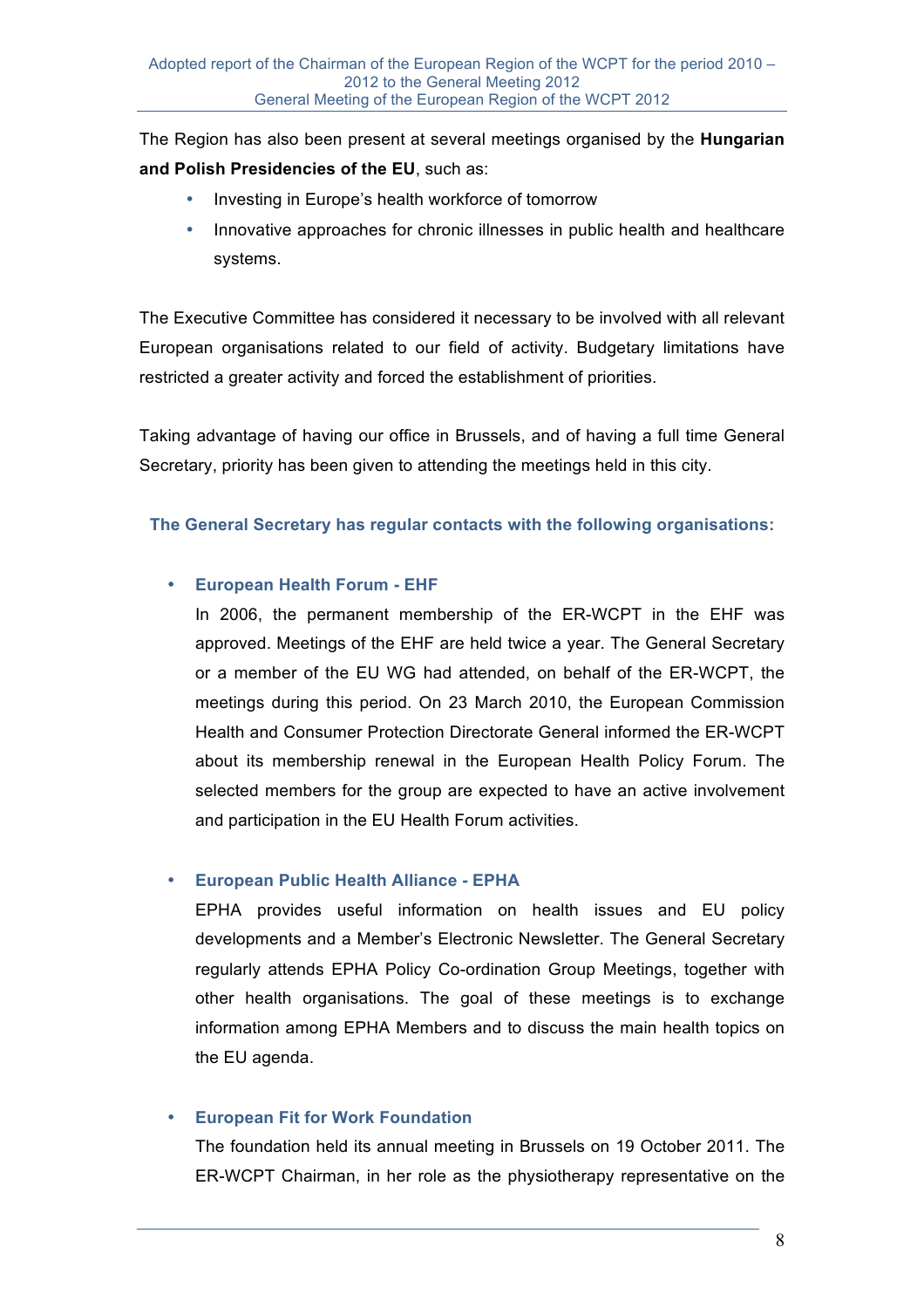European Fit for Work Foundation Steering Group, addressed the successful and well attended meeting, and the General Secretary also attended.

Detailed and further information can be found in the Publication and Promotion report.

## **Future Plans**

Each of the specific reports presented to the General Meeting has a list of proposed objectives and recommended activities attached. Most of the projects are ongoing and need to be continued or further developed. The General Meeting will have the opportunity to approve the plan of activities for 2012 – 2014.

Nevertheless, we can assume that all activities will be developed in line with the main objectives and priorities of the WCPT. Some major projects that define the future commitments of the Region, and show a coherent line of action:

- Finalise the inventory of the profession regarding the level of education, activities and scope of practice;
- Monitor the legislative developments at EU level, and their implications for the profession, and cooperate with all relevant entities and partners;
- Further develop the work related to guidelines (clinical and multidisciplinary), standards of practice and implementation;
- Follow up the developments in education at European level
- Prepare the 3rd Guideline Conference
- Promote the third Congress on Physiotherapy Education 2012 and start preparation of the 4<sup>th</sup> Education Congress.
- At an organisational level, the improvement of communication with the Member Organisations, the physiotherapists, and the public, in general, will continue to be a priority.

The objective to reinforce the image of WCPT, and of the European Region, as a credible and proactive organisation, representing physiotherapy as a relevant health care discipline and profession, will also be pursued in all activities to be developed.

We have a very ambitious plan of actions for the future and look forward to you collaboration in achieving our objectives.